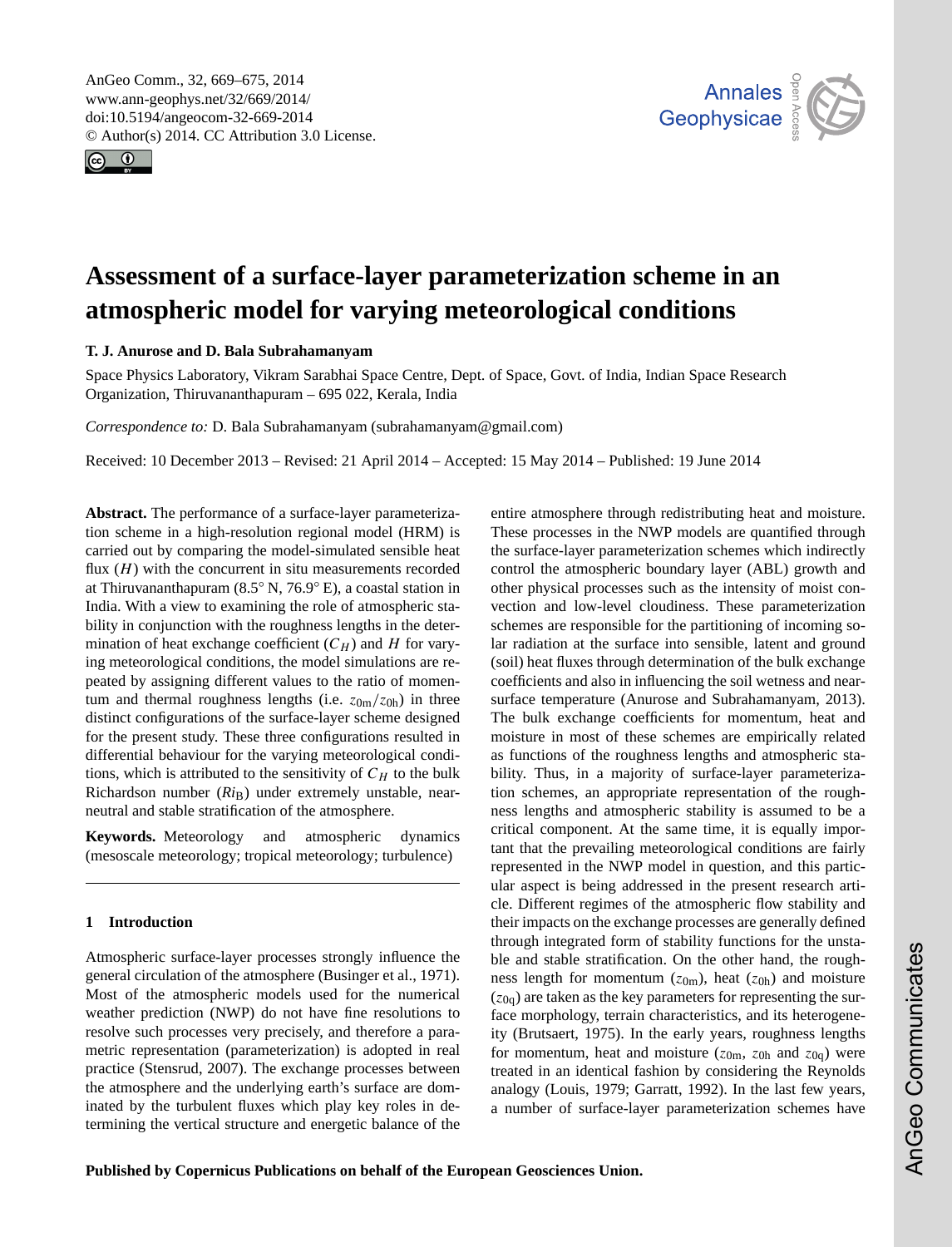been developed in which the stability functions and exchange coefficients appear to have different forms [\(Paulson,](#page-6-6) [1970;](#page-6-6) [Businger et al.,](#page-6-0) [1971;](#page-6-0) [Dyer,](#page-6-7) [1974;](#page-6-7) [Louis,](#page-6-4) [1979;](#page-6-4) [Beljaars and](#page-6-8) [Holtslag,](#page-6-8) [1991\)](#page-6-8). Later, many researchers reported that the ratio between momentum and thermal roughness lengths (i.e.  $z_{0m}/z_{0h}$ ) cannot be taken as unity especially for a heterogeneous terrain as the Reynolds analogy for such cases are no longer valid [\(Owen and Thomson,](#page-6-9) [1963;](#page-6-9) [Garratt and Hicks,](#page-6-10) [1973;](#page-6-10) [Brutsaert,](#page-6-3) [1975,](#page-6-3) [1982;](#page-6-11) [Garratt,](#page-6-12) [1978;](#page-6-12) [Hopwood,](#page-6-13) [1995;](#page-6-13) [Mahrt,](#page-6-14) [1996;](#page-6-14) [Chen et al.,](#page-6-15) [1997\)](#page-6-15). [Van Den Hurk and Holtslag](#page-6-16) [\(1997\)](#page-6-16) made a detailed comparison between various surfacelayer parameterization schemes for the estimation of bulk transfer coefficients for a wide range of stability and numerous values of  $z_{0m}$  and  $z_{0h}$  respectively. [Kot and Song](#page-6-17) [\(1998\)](#page-6-17) also showed the impact of varying stability conditions and surface types on the estimation of bulk transfer coefficients and turbulent fluxes. Results obtained from many of these studies highlighted the limitations of surface-layer parameterization schemes and their applicability for a wide range of stability and roughness length ratios. Thus, it is extremely important to understand the relative impacts of these factors on the estimation of bulk transfer coefficients and turbulent fluxes in NWP models especially over a heterogeneous terrain.

In the present study, we investigate the performance of a surface-layer parameterization scheme based on the bulk formulations suggested by [Louis](#page-6-4) [\(1979\)](#page-6-4) in a high-resolution regional model (HRM) centred around Thiruvananthapuram (8.5◦ N, 76.9◦ E), India, for varying meteorological conditions. Local weather over the heterogeneous terrain around this coastal station is influenced by the diurnal variations within the ABL and also by the large-scale monsoonal wind flow [\(Ramachandran et al.,](#page-6-18) [1994;](#page-6-18) [Nair et al.,](#page-6-19) [2011\)](#page-6-19), thereby making this experimental site an ideal platform for investigating the role of atmospheric stability and its impacts on the quantification of surface exchange processes through parameterization. The main objective of this research work is to address the relative dominance of the atmospheric stability with respect to the  $z_{0m}/z_{0h}$  ratio in terms of their representation in the [Louis](#page-6-4) [\(1979\)](#page-6-4) parameterization scheme. The study also explains the sensitivity of  $z_{0m}/z_{0h}$  ratio in the derivation of bulk transfer coefficients for varying meteorological conditions over Thiruvananthapuram.

#### <span id="page-1-0"></span>**2 Model details and experiments**

HRM is a hydrostatic atmospheric model developed at Deutscher Wetterdienst of Germany and is extensively utilized for NWP applications at meso- $\alpha$  and meso-β scales [\(Majewski et al.,](#page-6-20) [2002;](#page-6-20) [Ramachandran et al.,](#page-6-21) [2006;](#page-6-21) [Rani](#page-6-22) [et al.,](#page-6-22) [2010;](#page-6-22) [Subrahamanyam et al.,](#page-6-23) [2012b;](#page-6-23) [Anurose and](#page-6-2) [Subrahamanyam,](#page-6-2) [2013\)](#page-6-2). With the advancement in monitoring techniques of atmospheric features at a very fine spatial resolution from various satellites and availability of an increased number of ground-based in situ observations, the horizontal grid resolutions of the global models are consistently decreasing from coarser grids to finer grids. Subsequently, a majority of the NWP models are adopting a non-hydrostatic approximation, which can account for the physical processes associated with the vertical velocities in a better manner. In this process, the HRM model is also under a transition from a hydrostatic approximation to a completely non-hydrostatic approximation. However, in the present study, as the database is confined to year 2010, we have adopted the hydrostatic approximation. In the default configuration of HRM model, the initial and lateral boundary conditions are extracted from the interpolation of analyses and forecast fields respectively of the German global model [\(Subrahamanyam et al.,](#page-6-23) [2012b\)](#page-6-23). The analyses and forecast fields of the global model for the present study period were available at a spatial resolution of 0.30◦ , and the land– sea boundaries were clearly identified through land fraction database. Similarly, the topographical features and associated heterogeneity is well addressed through various single- and multi-level atmospheric fields, together with multi-level soil fields in the HRM model [\(Subrahamanyam et al.,](#page-6-23) [2012b\)](#page-6-23). The exchange processes between the earth's surface and the lowest part of the atmosphere in this model are treated through a surface-layer parameterization scheme based on [Louis](#page-6-4) [\(1979\)](#page-6-4) (hereafter referred to as the L-79 scheme) in the Prandtl layer and a diagnostic level-two scheme based on [Mellor and Yamada](#page-6-24) [\(1974\)](#page-6-24) for the ABL and the free atmosphere. In the [Louis](#page-6-4) [\(1979\)](#page-6-4) parameterization scheme, the iterative solutions for the bulk exchange coefficients are approximated by analytical functions which relate these coefficients to the roughness lengths, the height within the surface layer and the bulk Richardson number  $(Ri_B)$  as a practical stability parameter. The dynamic stability of the atmosphere is represented through  $Ri_B$  whose magnitudes are used for discriminating the turbulent flow from the laminar flow [\(Subrahamanyam et al.,](#page-6-25) [2012a\)](#page-6-25). This is indeed in accordance with the recent theoretical and laboratory research works which suggest a transformation of the laminar flow to a turbulent flow at  $Ri_B > 0.25$ . However, the termination of turbulence takes place at much higher static stability with  $Ri_B > 1$ ; intermittent turbulence may occur at even higher stabilities. Based on several observational evidence, [Arya](#page-6-26) [\(2001\)](#page-6-26) has shown that the turbulent flow often stays turbulent even for *Ri*<sub>B</sub> as large as 1.0. For exact representation of the laminar flow in NWP models, the bulk exchange coefficients are assumed to vanish in the surface-layer parameterization schemes. However, this would completely decouple the atmosphere from the surface, resulting in a detrimental impact on the low-level flow structure. For avoiding such cases, the stability functions are chosen such that a critical value of  $Ri_B$  is not involved and the bulk exchange coefficients asymptotically approach zero with increasing static stability. In the case of the L-79 scheme, analytical expressions for the heat exchange coefficient  $(C_H)$  are derived separately for the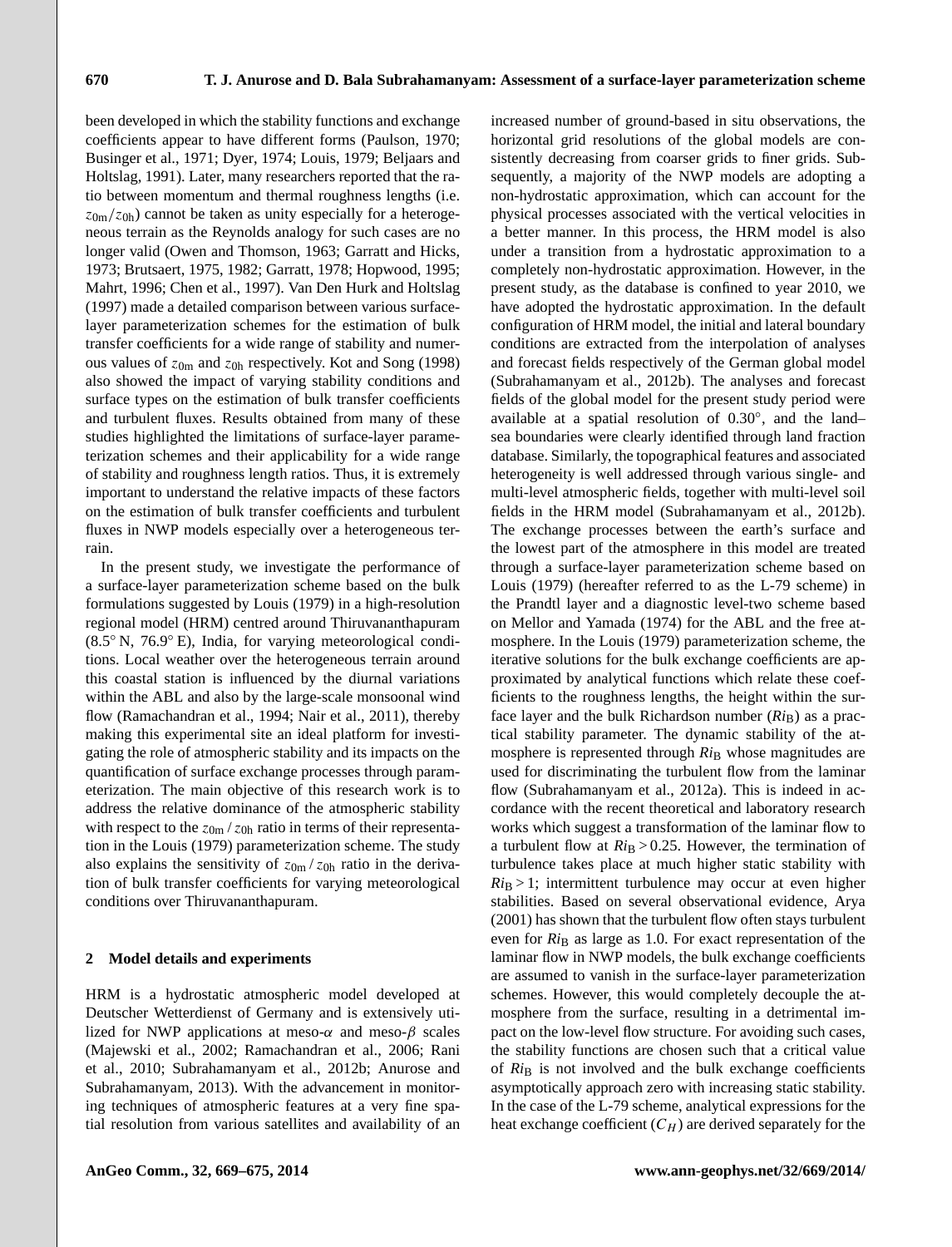unstable and stable conditions [\(Louis,](#page-6-4) [1979\)](#page-6-4). For unstable conditions of the atmosphere, characterized with  $Ri_\text{B}$  < 0,

$$
C_{H} = \left[1 + \left(\frac{3.b.|Ri_{\rm B}|}{1 + 3.b.c.C_{H} \cdot \left\{\left(\frac{h}{z_{0h}}\right)^{\frac{1}{3}} - 1\right\}^{\frac{3}{2}} \cdot \sqrt{|Ri_{\rm B}|}}\right)\right],
$$

whereas in the case of stable atmosphere, characterized by  $Ri_{\text{B}} \geq 0$ ,

$$
C_H = C_{Hn} \cdot \left[ \frac{1}{1 + 3.b.Ri_B.(1 + d.Ri_B)^{\frac{1}{2}}} \right],
$$
 (2)

where the neutral stability transfer coefficient for heat  $(C_{Hn})$ is uniquely related to the  $z_{0m}$  and  $z_{0h}$ ,

$$
C_{Hn} = \kappa^2 \cdot \left\{ \ln \left( \frac{h}{z_{0m}} \right) \right\}^{-1} \cdot \left\{ \ln \left( \frac{h}{z_{0h}} \right) \right\}^{-1} . \tag{3}
$$

In the above expressions,  $\kappa$  is the von Karman constant and  $b = c = d = 5.0$  and  $h = 10$  m, corresponding to the lowest level of the HRM model) is the measurement height. From the expressions for  $C_H$  described above for varying stability conditions, it is obvious that the roughness lengths for momentum and heat in conjunction with the  $Ri_B$  play a crucial role in the determination of surface-layer turbulent fluxes.

A recent study carried out by [Anurose and](#page-6-2) [Subrahamanyam](#page-6-2) [\(2013\)](#page-6-2) on the performance of the L-79 scheme emphasized the need of a critical assessment of the treatment of roughness lengths for momentum and heat. Results obtained from their study suggested a differential treatment of  $z_{0m}$  and  $z_{0h}$  in the original L-79 scheme for its improved performance over the heterogeneous terrain. In the present study, the HRM model simulations are carried out with three distinct configurations of the surface-layer parameterization scheme (namely, L-79, L-100 and Ldiurnal) following the modifications suggested by [Anurose](#page-6-2) [and Subrahamanyam](#page-6-2) [\(2013\)](#page-6-2). In the L-79 scheme,  $z_{0m}$  and  $z_{0h}$  are treated in an identical fashion assuming  $z_{0m} = z_{0h}$ . In the L-100 configuration, the  $z_{0m}/z_{0h}$  ratio is set to 100, whereas it is subjected to a diurnal variations in accordance with the equation shown in Table [1](#page-2-0) for the L-diurnal configuration. These alterations in the  $z_{0m}/z_{0h}$  ratio are activated for the land regimes only, and the oceanic part is kept unaltered in all the three sets of simulations [\(Anurose](#page-6-2) [and Subrahamanyam,](#page-6-2) [2013\)](#page-6-2). The HRM model simulations are carried out for the generation of  $+24$  h forecast fields using the L-79, L-100 and L-diurnal configurations of the surface-layer parameterization scheme respectively. The initial conditions for all these simulations are extracted from the analyses of GME, a German global model, corresponding to 00:00 UTC, whereas the lateral boundary conditions are derived from the forecast fields of GME at  $+3$  hourly intervals.

<span id="page-2-0"></span>**Table 1.** Technical details on the HRM configuration used for the present study.

| Model component         | Description                                                 |
|-------------------------|-------------------------------------------------------------|
| Model domain            |                                                             |
| (longitudinal coverage) | $74.5 - 79.5$ <sup>o</sup> E                                |
| (latitudinal coverage)  | $6.0 - 11.0$ ° N                                            |
| Horizontal resolution   | $0.0625^{\circ}$                                            |
| Vertical levels         | 60 levels with vertical stretching                          |
| Radiation               | $\delta$ -two stream radiation scheme                       |
|                         | including long-wave and short-wave fluxes                   |
| Surface-layer           | Based on Louis (1979) scheme                                |
| parameterization        | and subsequently modified by                                |
|                         | Anurose and Subrahamanyam (2013)                            |
| $(a) L-79$              | $z_{0m} = z_{0h}$                                           |
| (default configuration) |                                                             |
| (b) $L-100$             | $z_{0m}/z_{0h} = 100$                                       |
| (c) L-diurnal           | $\ln\{\frac{z_{0m}}{z_{0b}}\} = \xi - \frac{T-T_{peak}}{2}$ |
|                         | where $T_{\text{peak}} = 12:00 \text{ UTC}$ and $\xi = 6.0$ |
| Convection              | Mass flux convection scheme                                 |

## **3 Classification of the database**

An automatic weather station (AWS) equipped with slowresponse sensors is used for accessing the prevailing meteorological conditions over the experimental site of Thiruvananthapuram. Beside the routine meteorological measurements through AWS, one sonic anemometer placed at an altitude of 10 m above the mean sea level provided fastresponse in situ measurements of three-axis wind components and near-surface air temperatures, which are later used for the estimation of H. The database extends for a period of 1 year spanning from January 2010 to December 2010. In the months of December to February (also termed as the winter monsoon), this experimental site experiences typically dry season with mostly clear-sky days. In contrast to the winter monsoon, the period from June to September (also referred to as the summer monsoon) is generally enriched with large amount of precipitation over the Indian sub-continent. The period between March and May is termed as the premonsoon, while the period from October to November is referred to as the post-monsoon. Hence the coastal ABL characteristics over Thiruvananthapuram undergo prominent seasonal variations within a cycle of 1 year [\(Nair et al.,](#page-6-19) [2011\)](#page-6-19). Here we have classified the whole database consisting the model-simulated forecast fields and in situ observations into three broad categories  $-$  (i) clear-sky days, (ii) cloudy but non-precipitating days (hereafter referred to as the cloudy days) and (iii) rainy days. The classification is based on the diurnal variations in the incoming solar radiation, cloud fraction and rainfall. In the first class, the diurnal variation of the incoming solar radiation remains idealistic due to the absence of clouds. The in situ measurements of the incoming solar radiation through an AWS helped in choosing these days. A majority of days in this class are from the winter monsoon during which most of the days represent the clear-sky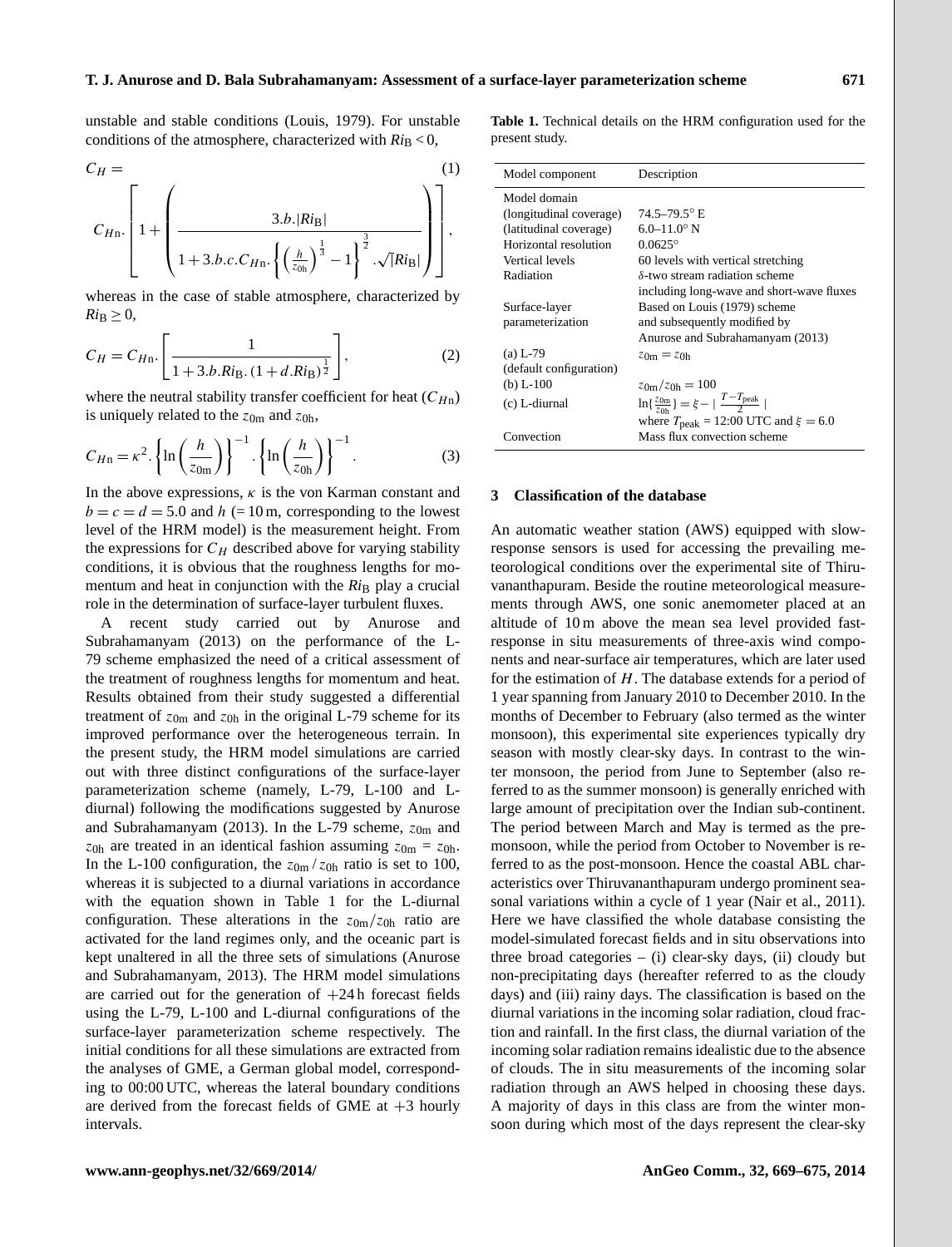conditions over Thiruvananthapuram. In the second category, the incoming solar radiation is attenuated due to overcast conditions. Prior to choosing these days, it was confirmed through the HRM model simulations that the experimental site is covered with a minimum of 50 % cloud fraction. In this category, it was also considered that the rainfall should not affect the diurnal variations in the fluxes; hence zero amount of rainfall in the in situ measurements and the model simulations is kept as another measure for the identification of cloudy days. A reasonable number of databases in this category are chosen from the pre-monsoon season during which the cloudy conditions prevail over Thiruvananthapuram. In the case of the third category, it was assured through the model simulations in conjunction with the AWS measurements that all the days chosen in this category are indeed affected with a minimum of 2 h of continuous precipitation. A minimum of 15 days of data are taken to represent each category, and the investigations are carried out for studying the importance of roughness length ratios in conjunction with the varying stability conditions in surface-layer parameterization scheme.

#### **4 Results and discussion**

## **4.1 Sensitivity of the** z**0m**/z**0h ratio**

With a view to understanding the sensitivity of the  $z_{0m}/z_{0h}$ ratio in the determination of the heat exchange coefficient for varying meteorological conditions, we show the behaviour of  $C_H$  with respect to different magnitudes of  $Ri_B$  representing the unstable and stable stratification of the atmosphere re-spectively in Fig. [1a](#page-3-0) and b. Following the expressions of  $C_H$ described in Sect. [2,](#page-1-0) theoretical calculations are carried out for three different values of  $z_{0m}/z_{0h}$  ratio (= 1; 100; and 400 representing the L-79, L-100, and L-diurnal configuration of the HRM model simulations respectively). In these calculations, a constant value of about 0.42 m is assigned to  $z_{0m}$ for representing the momentum roughness length over Thiruvananthapuram following the GME (German global model) analyses fields. In the L-diurnal configuration, the peak value of ln  $\left\{\frac{z_{0m}}{z_{0h}}\right\}$  was set to a fixed value (= 6), roughly corresponding to  $z_{0m}/z_{0h} \approx 400$  (see Table [1\)](#page-2-0). These theoretical calculations yield high values of  $C_H$  for the unstable atmosphere and low values for the stable stratification. From Fig. [1a](#page-3-0), it is seen that the magnitudes of  $C_H$  for unstable conditions of the atmosphere estimated through the L-79 configuration are extremely sensitive to the changes in  $Ri_B$ , where a slight variation from  $-0.2$  to  $-10$  in  $Ri_B$  leads to a drastic increase in  $C_H$  from  $\sim$  36 × 10<sup>-3</sup> to  $\sim$  240 × 10<sup>-3</sup>. However, such sensitive changes are not evident for the L-100 and Ldiurnal configurations, and the magnitudes of  $C_H$  are significantly lower than the corresponding values obtained through the L-79 approach (Fig. [1a](#page-3-0)). It may also be noted from the Fig. [1a](#page-3-0) that the magnitudes of  $C_H$  estimated through the L-79



<span id="page-3-0"></span>**Figure 1.** Sensitivity of the bulk transfer coefficient for heat  $(C_H)$ with respect to the bulk Richardson number  $(Ri_B)$  for  $(a)$  unstable and **(b)** stable conditions of the atmosphere.

approach for the unstable conditions are significantly higher than the corresponding magnitudes obtained through the L-100 and L-diurnal configurations. However, in the case of the stable atmosphere (Fig. [1b](#page-3-0)), we do not find any significant differences in the  $C_H$  values for three different configurations.

# **4.2 Evaluation of the L-79, L-100 and L-diurnal configurations for varying meteorological conditions**

In Fig. [2a](#page-4-0)–c, the mean diurnal variations in  $H$  obtained through the HRM model simulations for the clear-sky, cloudy, and rainy days respectively are compared with the concurrent in situ observations. For the assessment of three configurations of the model simulations, the root-meansquare errors (RMSEs) with respect to the in situ measurements are estimated on an hourly basis and are shown in Fig. [2d](#page-4-0)–f. As three classes of the database are based on the sky conditions and the stability of the atmosphere, the mean magnitudes of  $H$  observed for the clear-sky, cloudy, and rainy days show distinct variations (Fig. [2a](#page-4-0), b, c). During clear-sky conditions, a good amount of the incoming solar radiation reaching the earth's surface is transformed in the form of  $H$ ; hence the in situ observations corresponding to local noon indicate high values of  $H \approx 294 \,\mathrm{W m^{-2}}$ , Fig. [2a](#page-4-0)). The peak magnitude of the H was  $\approx$  252 W m<sup>-2</sup> for the cloudy conditions and  $\approx 163 \,\mathrm{W} \,\mathrm{m}^{-2}$  only for the rainy days (Fig. [2b](#page-4-0), c). In the case of model simulations with the L-79 configuration for the clear-sky conditions, the magnitudes of H were always higher than the corresponding in situ measurements, and the differences between the two were very significant during the daytime as the peak magnitude of  $H$ corresponding to the local noon was about  $\approx$  452 W m<sup>-2</sup> in the HRM model simulations, almost  $158 \text{ W m}^{-2}$  higher than the corresponding in situ observations. Similar features were seen in the case of cloudy conditions also, as the L-79 configuration yielded overestimated values of  $H$  in comparison with the in situ observations during the daytime, though the differences between the two were not very large (Fig. [2b](#page-4-0), e). On the other hand, the HRM model simulations with the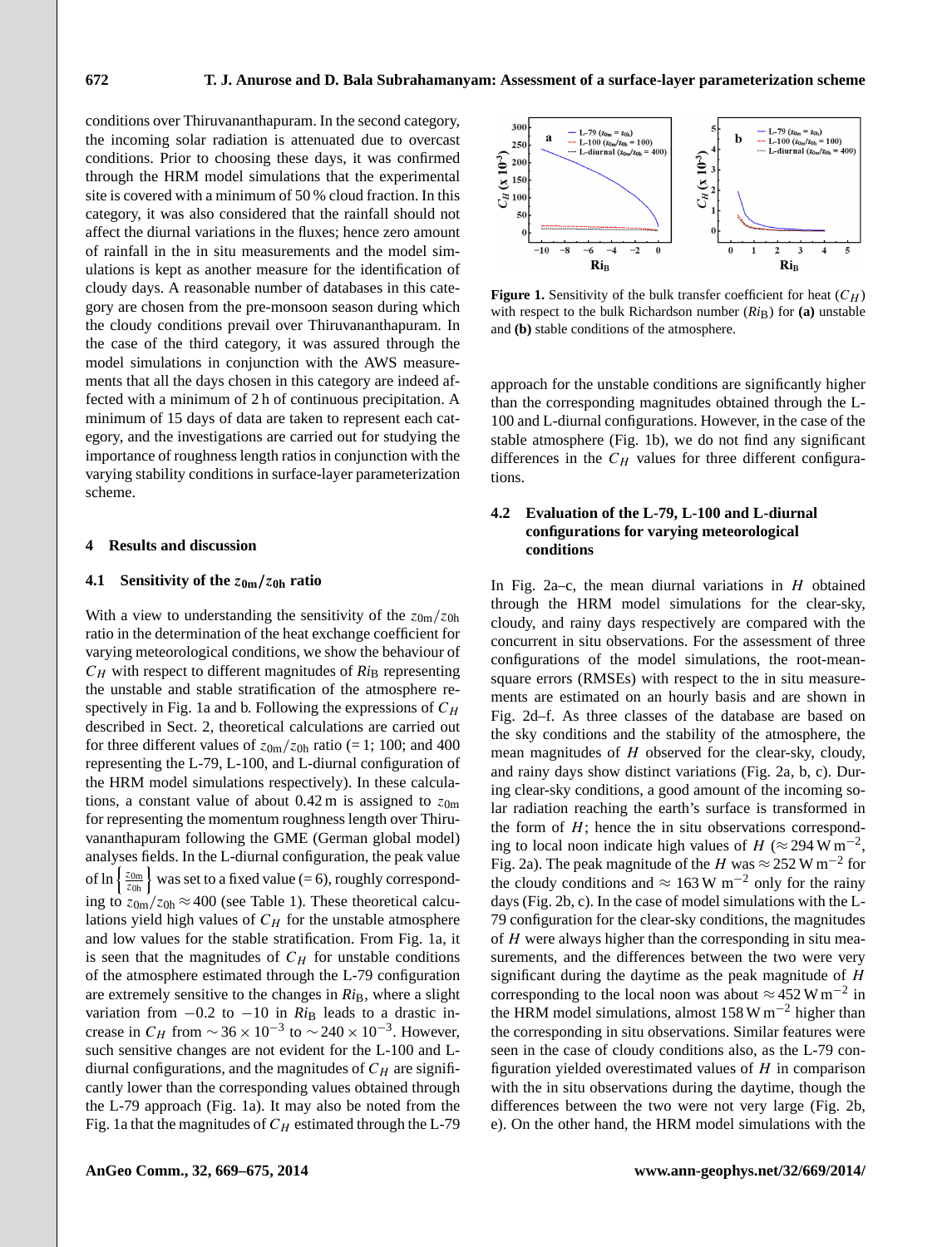

<span id="page-4-0"></span>**Figure 2.** Left panel: comparison of the mean diurnal variations in  $H$  obtained through the L-79, L-100 and L-diurnal configurations together with the concurrent in situ observations for **(a)** clear-sky, **(b)** cloudy but non-precipitating, and **(c)** rainy days. Right panel: diurnal variations in the RMSE associated with the L-79, L-100 and L-diurnal configurations corresponding to **(d)** clear-sky, **(e)** cloudy but non-precipitating, and **(f)** rainy days. Vertical error bars represent the standard deviations in the corresponding measurements.

L-100 and L-diurnal configurations for the clear-sky as well as for the cloudy conditions were superior to the L-79 configuration as they reproduced the diurnal evolution of  $H$  in a more realistic way with relatively less errors. In the case of rainy days, all the three configurations of the surface-layer parameterization scheme yielded very similar variations in the  $H$ , and there were no significant differences in the diurnal variation of the RMSE associated with the model simulations (Fig. [2c](#page-4-0), f). The prevailing meteorological conditions for rainy days are prone to highly stable stratification of the surface layer, and are therefore characterized by large positive values of the  $Ri_B$ . The  $H$  simulations are not significantly altered. From a forecasting point of view, such conditions are directly linked with the performance of convection parameterization scheme of the model, which often play a crucial role in the determination of stability class of the atmosphere. It may also be noted that the time of the observed maximum heat flux as seen in the in situ measurements is slightly different for the three different stability regimes, whereas such a difference is not prominent in any of the model simulations. Such differences are attributed to highly localized meteorological features which are generally confined to very small spatial domains and are not captured within the model grid resolutions.

As described in the Sect. [2,](#page-1-0) three different configurations of the surface-layer parameterization scheme are explicitly based on the differential treatment of the thermal roughness length. While the L-79 configuration assumes the roughness lengths for momentum and heat in an uniform fashion, the other two configurations advocate for large values to the  $z_{0m}/z_{0h}$  ratio. It is a well-established fact that the differential treatment of thermal roughness length in the surface-layer parameterization scheme is a must, especially for the heterogeneous terrain [\(Garratt and Hicks,](#page-6-10) [1973;](#page-6-10) [Garratt,](#page-6-5) [1992;](#page-6-5) [Kot](#page-6-17) [and Song,](#page-6-17) [1998;](#page-6-17) [Anurose and Subrahamanyam,](#page-6-2) [2013\)](#page-6-2). In the present study, the HRM model simulations with differential treatment of the  $z_{0m}/z_{0h}$  ratio did not show similar kinds of improvements for the prediction of  $H$  under varying meteorological conditions. In the case of clear-sky conditions, the improvements were very striking and significant, whereas there were no major differences in the model-simulated  $H$ for the L-79, L-100 and L-diurnal configurations corresponding to the rainy days. Therefore it is arguable that the performance of the surface-layer parameterization scheme in the HRM model simulations is reasonably affected by the varying meteorological conditions apart from the adequate treatment of the roughness lengths. For varying meteorological conditions under the clear-sky, cloudy and rainy days, the atmospheric stability is represented through  $Ri_B$ , which in turn is directly related with the magnitudes of  $H$  through the heat exchange coefficient. With a view to investigating the relative dominance of the atmospheric stability in the determination of  $H$ , taking the magnitudes of  $Ri_B$  as the prime indicator of the degree of stability, we have divided the entire database into two categories: (i) highly unstable atmosphere represented by  $Ri_B < -1.0$ , and (ii) near-neutral or stable atmosphere represented by  $Ri_\text{B} \ge -1.0$ . For restricting the analysis to the sunlit atmosphere with intense thermal convection, we have confined our database from 08:00 to 12:00 UTC. Figure [3a](#page-5-0), b, and c show the percentage share of highly unstable and near-neutral or stable atmosphere for the clear-sky, cloudy, and rainy days respectively obtained through the model simulations. It is clear from these figures that the database representing the unstable atmospheric flow is dominant only in the case of clear-sky conditions. About 75 % of the clear-sky database falls under the highly unstable category with the magnitudes of  $Ri<sub>B</sub> < -1.0$  (Fig. [3a](#page-5-0)). It may be recalled from Fig. [1a](#page-3-0) that the heat exchange coefficients for this category are extremely sensitive to the magnitudes of *Ri*<sub>B</sub> for the L-79 configuration and yield relatively higher values of  $C_H$  than the corresponding values obtained through the L-100 and L-diurnal configurations respectively. In the case of the L-100 and L-diurnal configuration for the clear-sky conditions, even though the magnitudes of  $Ri_B$  represent highly unstable atmosphere, the resulting magnitudes of  $C_H$  remain reasonably low (Fig. [1a](#page-3-0)), thereby producing the low values of  $H$  rather close to the real-world variations as seen in Fig. [2a](#page-4-0). In contrast to this, merely 5 to 11 % of the database falls under the unstable category for the cloudy and rainy days (Fig. [3b](#page-5-0), c). Thus, a majority of the data for cloudy (89 %) and rainy (94 %) days represent the near-neutral and stable atmospheric flow where the magnitudes of  $Ri_B$  are always larger than  $-1.0$ . Since the magnitudes of  $C_H$  under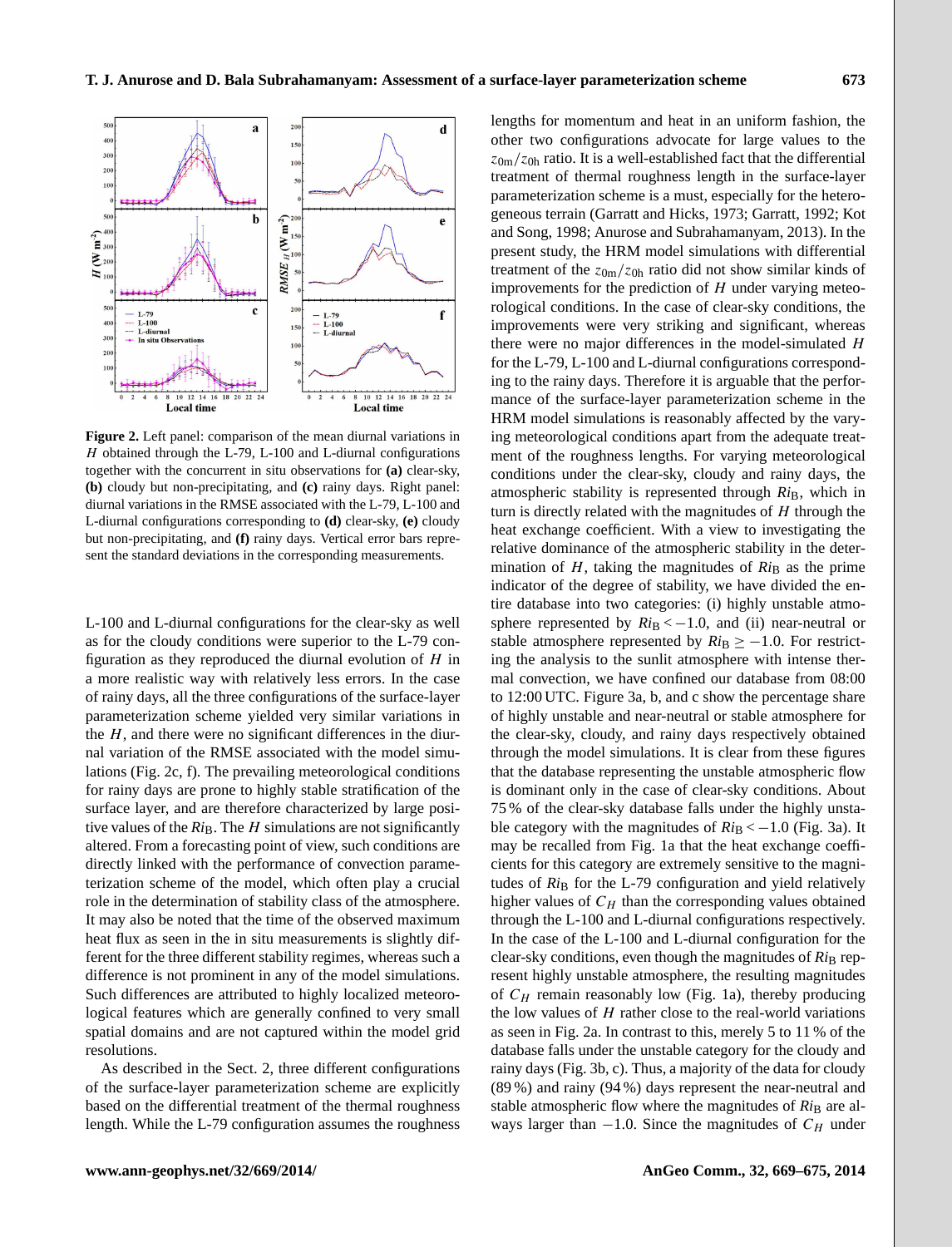

<span id="page-5-0"></span>**Figure 3.** Percentage share of the unstable (represented by  $Ri<sub>B</sub> < -1.0$ ) and near-neutral or stable atmosphere ( $Ri<sub>B</sub> \ge -1.0$ ) database for **(a)** clear-sky, **(b)** cloudy but non-precipitating, and **(c)** rainy days.

the stable atmosphere did not show extreme variations for the positive values of  $Ri_B$  (see Fig. [1b](#page-3-0)), its immediate implications were clearly seen in the simulated variations of  $H$  for the cloudy and rainy days.

apparent that none of these configurations was able to repro-From the simulations of  $H$  through three different configurations of the surface-layer parameterization scheme in the HRM model for varying meteorological conditions, it is duce the magnitudes of observed heat fluxes very perfectly during the local noon (Fig. [2a](#page-4-0)–f). The differences in the magnitudes of simulated and in situ measurements of  $H$  for the local noon can be attributed to the possible errors in the estimation of the heat exchange coefficient. The sensitivity analysis of the  $C_H$  with respect to the  $Ri_B$  provided quantitative evidence for the overestimation of  $H$ . By accounting the differential treatment of the  $z_{0m}/z_{0h}$  ratio in the L-100 and by subjecting this ratio to a diurnal variation in the L-diurnal configuration, the overestimated magnitudes of the  $H$  for the local noon were reasonably reduced, in turn justifying the need for such modifications to the L-79 configuration. For the stable atmosphere, the differential treatment of the roughness length did not yield significant changes in the magnitudes of simulated  $H$  over a diurnal cycle and is attributed to the suppressed magnitudes of the  $C_H$  for the positive values of *Ri*<sub>B</sub>. Thus, it is clear from this piece of research work that the differential treatment of the roughness lengths, together with the atmospheric stability, drives the performance of a surface-layer parameterization scheme in the NWP models [\(Anurose and Subrahamanyam,](#page-6-2) [2013;](#page-6-2) [Kot and Song,](#page-6-17) [1998\)](#page-6-17).

## **5 Conclusions**

In this research note, we assessed the performance of three different configurations of a surface-layer parameterization scheme based on [Louis](#page-6-4) [\(1979\)](#page-6-4) by comparing the model simulations with the concurrent in situ measurements of  $H$  over the experimental site of Thiruvananthapuram, India. Among the three configurations used in the present study, the L-100 and L-diurnal configurations were based on the differential treatment of the roughness lengths, whereas the L-79 configuration assumed uniform treatment for the momentum and thermal roughness lengths. Based on the HRM model simulations of  $H$  for varying meteorological conditions, the main conclusions drawn from the study are as follows:

- **–** Differential treatment of the roughness lengths in the [Louis](#page-6-4) [\(1979\)](#page-6-4) parameterization scheme tends to improve the predictability of  $H$  with better accuracy for the clear-sky and cloudy conditions. However, it does not alter the magnitudes of simulated  $H$  significantly for the rainy days. This research work shows the sensitivity of such a differential treatment for varying meteorological conditions.
- **–** Model-simulated magnitudes of the H with the L-79 configuration for the local noon under clear-sky conditions are mostly larger than the corresponding in situ measurements. These differences are attributed to the sensitive behaviour of the heat exchange coefficients for the unstable atmosphere.
- **–** Magnitudes of *Ri*<sup>B</sup> for a majority of the cloudy as well as the rainy days were larger than −1.0, in turn representing the near-neutral or stable stratification. Under these conditions, the estimated values of the  $C_H$ remained less variant, which were also reflected in the diurnal variations of  $H$ .
- **–** Results from this study highlight the importance of atmospheric stability and differential treatment of the roughness lengths in the determination of  $H$  for varying meteorological conditions. They also quantified the sensitivity of the  $C_H$  with respect to  $Ri_B$ .
- $-$  However, a differential treatment of  $z_{0m}$  and  $z_{0h}$  in surface-layer parameterization scheme yield improved results in simulation of  $H$ . This article also emphasized the need for a fair representation of the stability conditions of the surface layer in atmospheric models.

*Acknowledgements.* We express our sincere gratitude to Detlev Majewski and his colleagues from Deutscher Wetterdienst, Germany, for their continuous support in setting up the HRM at SPL, VSSC and for providing the initial and lateral boundary conditions for the study period. We also thank K. Krishnamoorthy, Former Director, SPL and Radhika Ramachandran, SPL for their consistent encouragement. Special thanks go to both the reviewers for their critical appraisal of the manuscript and constructive criticism, which helped in improving the quality of this manuscript. One of the authors Ms. T. J. Anurose is thankful to the Indian Space Research Organization for sponsoring a fellowship for her PhD research work.

Topical Editor V. Kotroni thanks S. Al-Yahyai and one anonymous referee for their help in evaluating this paper.